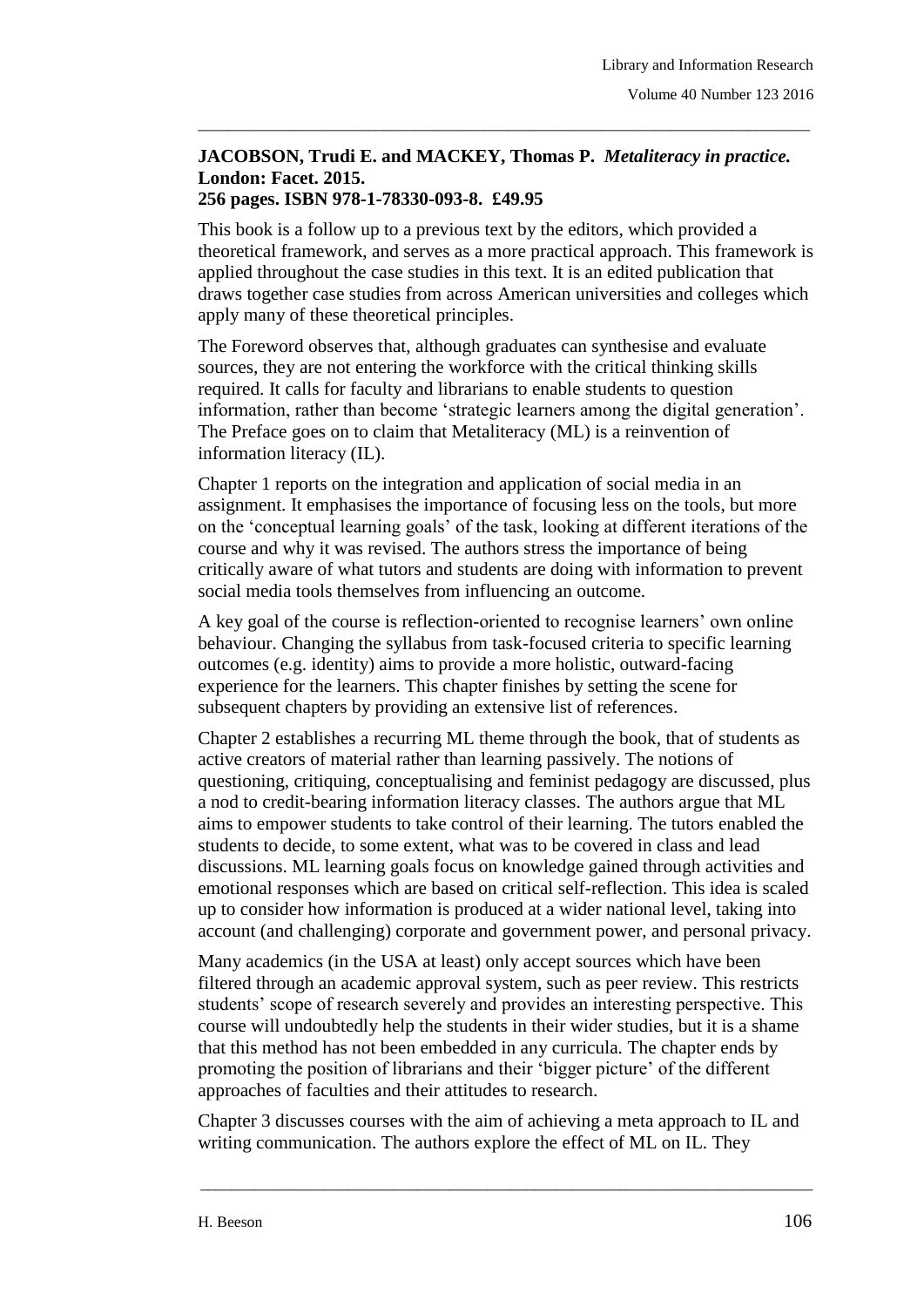acknowledge the Council of Program Writing Administrators' framework who promote 'habits of mind' such as curiosity and creativity, rather than the typical skills associated with learning outcomes. This idea would certainly be useful when setting up or reviewing a course, and this example aligns with these to some extent.

\_\_\_\_\_\_\_\_\_\_\_\_\_\_\_\_\_\_\_\_\_\_\_\_\_\_\_\_\_\_\_\_\_\_\_\_\_\_\_\_\_\_\_\_\_\_\_\_\_\_\_\_\_\_\_\_\_\_\_\_\_\_\_\_\_\_\_\_\_\_\_\_\_\_\_\_\_\_\_

The themes of communication and collaboration, both entirely applicable to ML, run through this chapter. Linked to these are the notions of evidence-based and reflective practices which draw on a range of IL and critical thinking perspectives. Shared responsibility and accountability between students and tutors is noted as a key achievement and move towards a model of 'fusing literacies' alongside the discipline-related skill of reflection.

The fourth chapter asserts that most teaching undertaken by librarians is focused on databases and subscription content. The author argues that the types of information US students choose to use for their assignments now come from a much broader range of sources and therefore require an alternative teaching approach. From a UK perspective I'm not sure this is the case, as librarians have worked closely with faculty here for many years to tailor tuition. The increase in Open Access publishing and institutional repositories (IR) is discussed as a positive counteraction to expensive databases. Teaching the evaluation of sources is recommended, which is also practised widely in UK academic libraries.

Submitting students' own resources to an IR, where they can feel part of an institution's community, is discussed, complementing the development of key skills. An alternative approach is suggested for students – the idea of writing LibGuides, which document the findings of the students' own research. Training in the use of LibGuides enables librarians to branch out from traditional instruction and get involved in the local curation of research. The author emphasises the importance of collaboration, a key ML trait. However, there are several tools which enable this, such as VLEs, it just requires librarians gaining access to modules in order to see this as a mainstream activity. The complications and opportunities related to assessment in this area demonstrate a shift in the traditional marking approach, but student reflection is once again suggested as part of a wider professional portfolio. The chapter ends on a call for librarians to be embedded in courses and to play an active role in online teaching.

Chapter 5 documents a Masters course for newly qualified teachers called Critical Multiliteracies, aiming to equip the children they teach with appropriate ML skills. The course's somewhat ambitious goals of learner empowerment, and individual and social transformation focus on the impact of the teachers' actions. This notion contributed to the overall course design and in turn enabled the course tutors to consider their own teaching approaches. The tutors discuss the opportunity to experience researcher reflexivity, giving them insights into their own approaches - a valuable asset in HE, but also useful for their teacher students if this skill was taught. The course was informed continually by student feedback. It would be interesting to know how, and to what extent, this was achieved, but it is not developed here. This chapter touches on debates which have existed for a number of years – what constitutes a text and assumptions concerning students' digital abilities.

\_\_\_\_\_\_\_\_\_\_\_\_\_\_\_\_\_\_\_\_\_\_\_\_\_\_\_\_\_\_\_\_\_\_\_\_\_\_\_\_\_\_\_\_\_\_\_\_\_\_\_\_\_\_\_\_\_\_\_\_\_\_\_\_\_\_\_\_\_\_\_\_\_\_\_\_\_\_\_